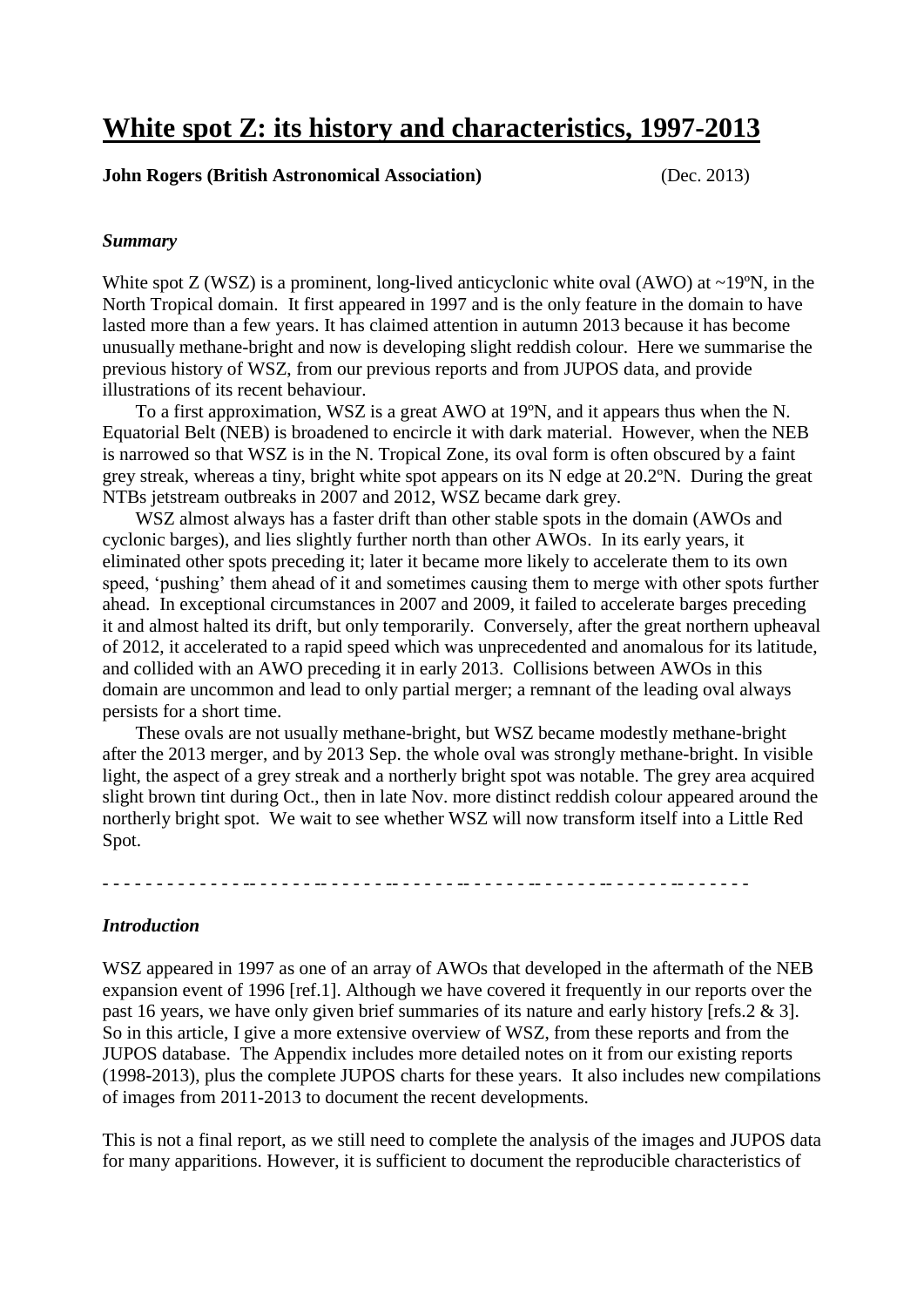WSZ over its long history – some of which have previously only been noted as passing phenomena.

Thanks are due to all observers, who are listed on the JUPOS website (http://jupos.org) and in our final apparition reports. Many images are reproduced in the figures in the Appendix. Although I have selected the best hi-res images to illustrate this report, images of more modest quality are also valuable and have contributed the bulk of the JUPOS measurements used for tracking WSZ and other spots. I also thank the JUPOS team (Hans- Jörg Mettig, Gianluigi Adamoli, Michel Jacquesson, Marco Vedovato, and Grischa Hahn), especially Hans-Jörg Mettig who produced the charts, and Gianluigi Adamoli who did extra measurements or analysis for some apparitions which had not yet been analysed, including full reports for the apparitions of 2006 and 2011/12 (in preparation).

All illustrations herein have south up, and all longitudes are System II, unless otherwise stated. However a chart in System III is provided [Appendix Fig.5B] to facilitate identification of WSZ in professional images. Drifts (DL2) are in degrees longitude per 30 days, and latitudes are zenographic. P. means preceding (eastward), f. means following (westward).

**Fig.1** is a compilation from cylindrical-projection maps made in each apparition from 2000 onwards, showing WSZ. It also shows the changes in appearance of the NEB. The NEB has undergone expansion events with a period of 3-5 years [ref.4]; they occurred in 1996, 2000, 2004, 2009, and a full NEB Revival in 2012. The other grand-scale phenomena affecting this domain are NTBs jetstream outbreaks, which occurred in 2007 March and 2012 April.

## *Appearance & latitude*

To a first approximation WSZ is a great AWO, often little different from others in the domain, though always one of the largest and brightest. It always appears as an oval, surrounded by dark NEB material, when the NEB is broad after a NEB expansion event, and the mean latitude is 19.2ºN for the complete oval (Appendix Table 1).

When the NEB is narrower, the latitudes of spots remain unchanged, but AWOs including WSZ are less obvious against the bright NTropZ; so it is often recorded as a bay in NEBn, and the corresponding JUPOS latitudes average 17.2ºN, presumably for its south part or edge.

However, sometimes it shows more complex structure which suggests that it is more than a simple oval. In several years, a tiny bright spot has been recorded in v-hi-res images in the northern part of WSZ. This northerly white spot (N.w.s.), at 20.2ºN, was first seen in 1998, interrupting the bluish N.Trop.Band in that year. It was recorded again in 2008, 2009, and now 2011/12 and 2013, at the same latitude. In all those years, WSZ was in a broad NTropZ preceding a NEB expansion event, so I looked at the best images in a similar year, 2003, which we had not thoroughly analysed – and indeed the N.w.s. was obvious in that year as well.

In some of these years, the appearance of WSZ was also unusual as the white oval was largely filled with a grey 'eye' shape, with the N.w.s. on its N edge. Although this appearance was not generally noticed until autumn 2013, review of earlier images shows it clearly in 2011/12 and in 2003. (Hi-res images from 2011/12 are shown in Appendix Figs.6 & 7.) At the smallest scale that we can resolve, the N.w.s. shows rapid variability as tiny irregularities on the N.Trop.Band prograde past it, and appears to emit tiny bright streaks p. it along the N.Trop.Band.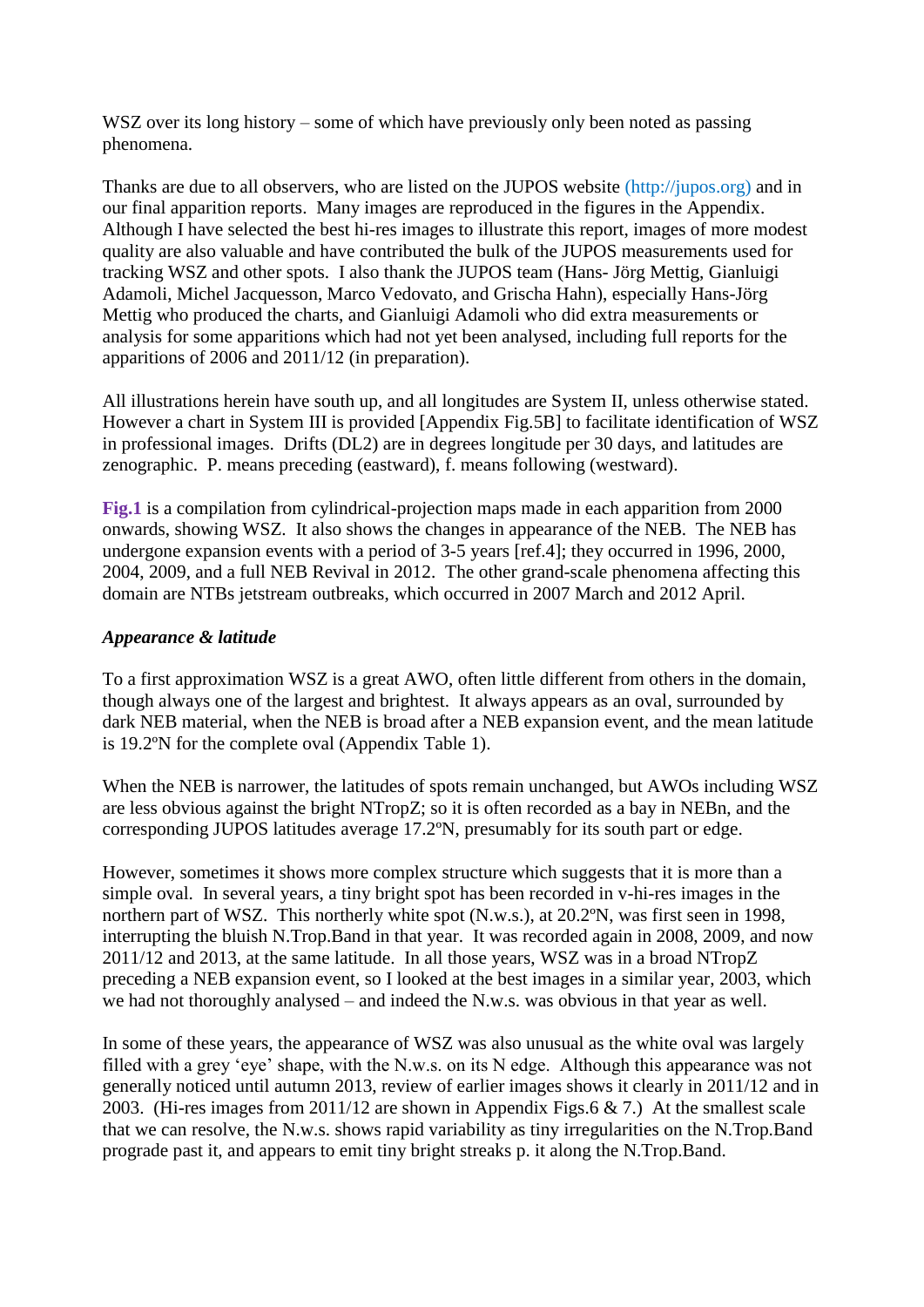WSZ had an even more unusual appearance for several months in 2007 and 2012, during and after the NTBs outbreaks of those years. In each case it became dark grey! (See interim reports reprinted in Appendix.) Then it revived, spasmodically, starting with short-lived eruption of a bright white spot within it (lat.18.7ºN on 2007 August 7; similar on 2012 July 8), then gradually lightening over subsequent weeks.

The latitudes are plotted against drift rate in **Fig.2B**, showing the zonal drift profile (ZDP). For the white oval aspect, all points except for 2012 are consistent with a typical ZDP for a large anticyclonic oval, matching the zonal wind profile for fast speeds but not extending to slow (retrograding) speeds. (Other AWOs in this domain follow almost the same ZDP, according to analysis of the 2006 apparition: G. Adamoli, in preparation.) The point for the grey oval in 2007, when it decelerated after the NTBs outbreak, is consistent with the same profile. However the point for 2012, when it accelerated after the concurrent violent outbreaks in the NTBs and NEB, is completely inconsistent. This suggests that the acceleration in 2012 was a unique consequence of the NEB Revival – even though we found no overall change in the ZDP for other spots in this domain.

## *Discussion:*

The varied appearance and behaviour of WSZ has given rise to some uncertainty about its true nature. I think we can be sure that it is basically an AWO like others, centred at 19ºN -- this latitude also being consistent with the central white spot eruption in 2007, and the methanebright oval in 2013. However, there are several unsolved puzzles concerning the nature of WSZ. Why is it faster-moving, longer-lived, and centred further north, than other AWOs in the domain? Why does it lose its white cloud cover during NTBs outbreaks, and why does the revival of the white oval begin with a small bright outburst near its centre? And what is the N.w.s.? It is unlikely to be the dynamical centre of WSZ, given the regular shape and latitude of the oval in many years. But it also seems unlikely to be merely a cloud condensation near the N edge, as it is so compact, and there is no reason to think the dynamics would be exceptional here. The appearances in 2011/12 [see Figs.6  $& 7$  in Appendix] suggest that it may be a small convective plume, not unlike the one that sometimes appears on the N edge of the GRS [see our 2009 reports].

## *High-level haze*

AWOs in the NTropZ, unlike those in other domains on the planet, are not usually bright in methane-band images (889 nm), indicating that they do not have high-level haze caps. Sometimes they are very weakly methane-bright, sometimes not at all. We have not noticed anything special about WSZ in this regard, except that hi-res images in 2011/12 showed the N.w.s. to be methane-bright [Appendix Fig.7]. As it is so small, the N.w.s. would not have been resolved in earlier methane-band images. However, the whole of WSZ became somewhat more methane-bright in early 2013, as described below.

## *Longitudinal drift, history and interactions*

WSZ was the fastest-moving (eastward) stable spot in the domain when it first appeared in 1997, and remained so for many years thereafter (ignoring a few minor or transient features). The other stable spots are other AWOs, and cyclonic dark 'barges'. Here is a brief summary of its history: see the JUPOS charts and the interim reports in the Appendix for further details. A chart of the speed over time is in **Fig.2A**.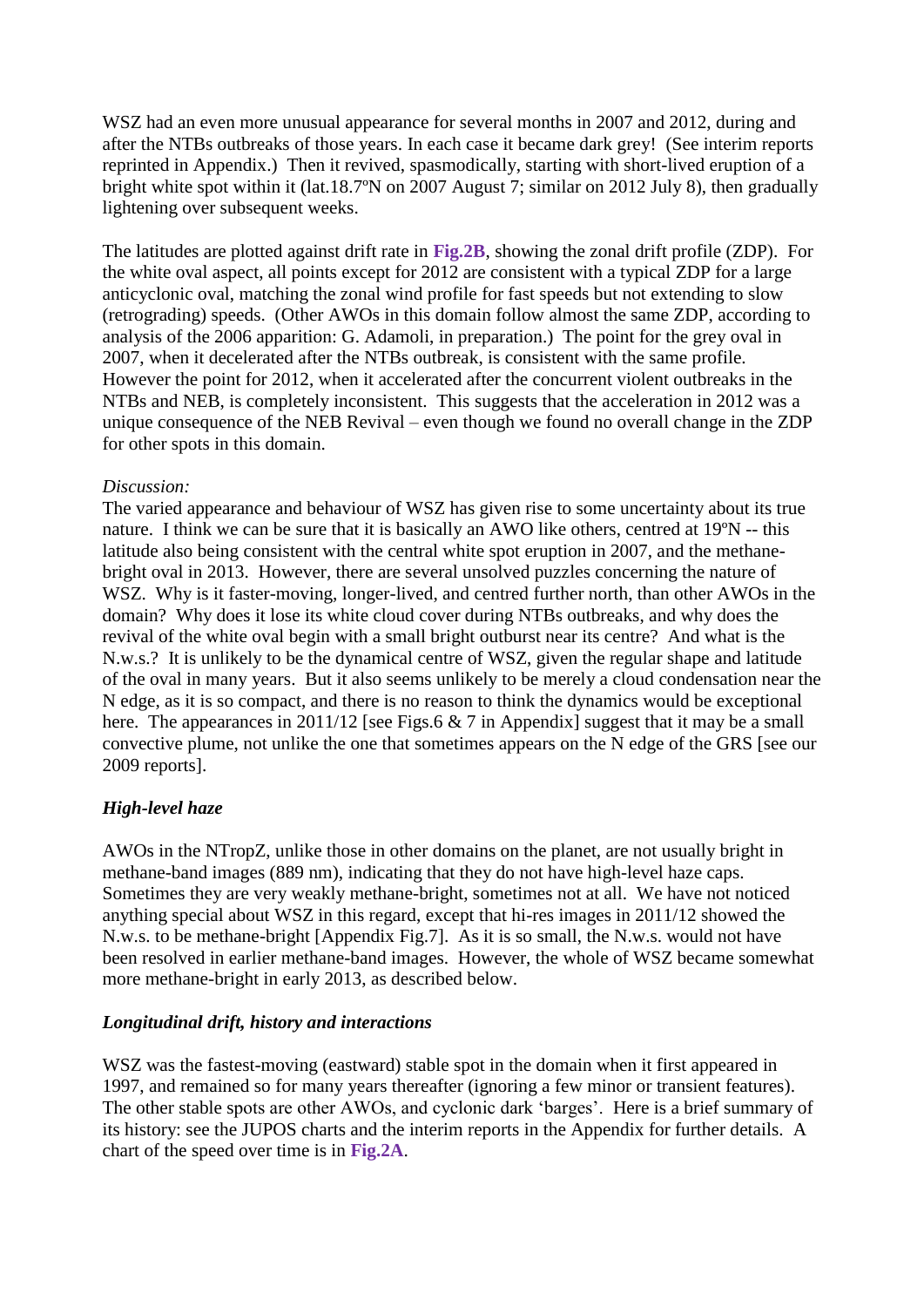In late 2000, WSZ caught up with a dark barge and 'pushed it along' just p. it. In late 2001, WSZ and the barge suddenly accelerated even further, causing the barge to merge with another one p. it (2001 Nov.), after which they accelerated even further to  $DL2 = -18.5$  deg/month. The barge merged with yet another one in 2002 Dec., and decelerated; then when WSZ caught up with the merged barge again in 2003 Feb., it too decelerated, to  $DL2 = -7$ , marking the first time it showed a sustained speed that was less than some other spots in the domain. Nevertheless, these other spots did not persist to the next apparition, when new spots created during the 2004 NEB expansion event were all moving slower than WSZ. By 2005 these had developed into a full array of barges and ovals, including two barges and two ovals just p. WSZ which were moving along with it, causing the leading barge to merge with another barge p. it in 2005 May.

In 2006 Feb., just as it induced another barge merger p. it, WSZ underwent another sudden, unexplained acceleration, soon reaching DL2 = -19 (which would be its fastest speed ever until 2012). This led to its first definite collisions with other AWOs p. it: one in 2006 June, which was well observed, and one in 2006 Sep. which was not.

In early 2007 it progressively decelerated again, most dramatically in 2007 April when it came up against a barge p. it and decelerated suddenly from  $DL2 = -11$  to  $-1.5$  (its slowest speed ever), so that it formed a triplet with the barge and another AWO p. it. This group picked up speed again in late 2007, and in early 2008 the leading AWO collided with another one p. it, and another barge joined the leading edge of the group, destroying smaller, slower-moving barges which it encountered.

In 2009 July, two months after the NEB expansion event began, WSZ suddenly decelerated again to DL2 = -5 on encountering an AWO associated with the source region of the expansion event. In 2010 these still formed a stable group, with a barge between them, but WSZ was no longer the fastest spot in the domain. It regained this title in late 2011, along with a barge pushed along p. it. Then in summer 2012, immediately after the spectacular concurrent NEB and NTB Revivals, it progressively accelerated to speeds far beyond anything seen before, peaking at DL2 = -42 in autumn 2012. A new AWO p. it was moving almost as fast, and merged with another AWO in 2012 Nov., then this in turn collided with WSZ in 2013 Feb. [see Appendix Fig.8].

#### *Discussion:*

The reasons for these dramatic speed changes remain unknown. They do not show any correlation with NEB expansion events. Two of the most extreme speed changes occurred immediately after the two NTBs outbreaks, which also radically changed the appearance of WSZ (see above); however, the change in 2007 was a sudden deceleration, whereas the change in 2012 was a massive acceleration. As noted above, the latter event may have been a unique consequence of the NEB Revival.

#### *Collisions with other ovals and barges*

WSZ often encounters slower-moving spots p. it, usually barges (dark cyclonic circulations). The typical outcome of these encounters has changed over the years. In its early years (1997- 1999), WSZ was destroying slower-moving barges p. it as it overtook them. Since then, rather than destroying the next barge, WSZ has often impelled it to accelerate to the same speed, forming a group (2000, 2005-2006, 2008); and sometimes entraining another AWO and barge p. it as well. In these groupings, the leading barge often merged with slower-moving barges which it encountered (2001, 2002, 2005, 2006, 2008; see refs. below). More recently still, WSZ has sometimes failed to destroy or accelerate spots which it encountered, but has decelerated to their speed: this happened in 2007 (up against a barge, shortly after the NTBs outbreak) and in 2009 (up against an AWO associated with the ongoing NEB expansion event). These episodes may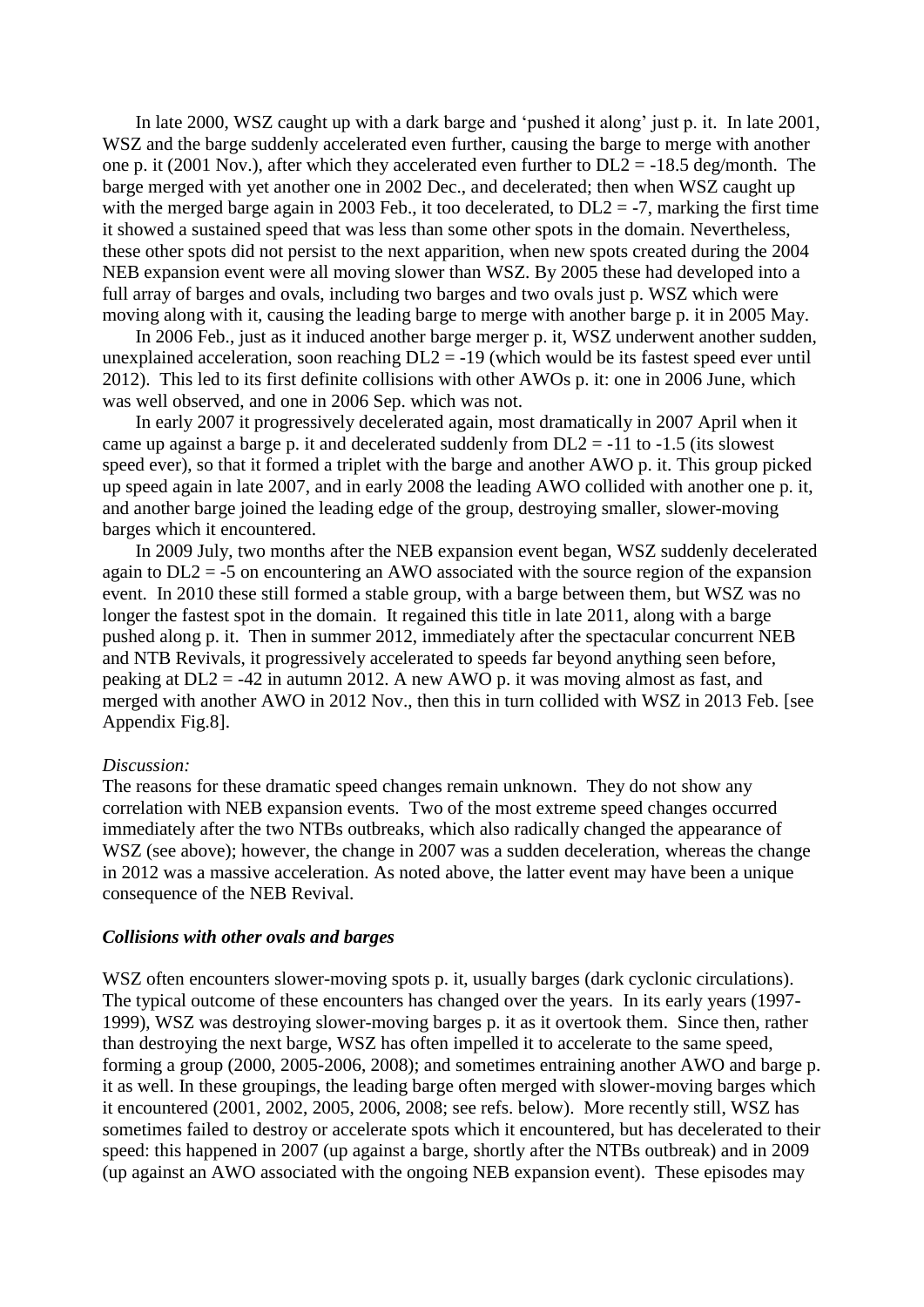indicate that the influence of WSZ has been weakening over the years, or they may have been exceptional circumstances.

Mergers between barges have turned out to be quite common. The first three were reported in detail in ref.[3] (as well as our interim reports). Others have occurred since [ref. 5], and typically followed much the same course, with the two barges in slightly different latitudes sliding together with initial overshoot but without obvious disturbance, although sometimes a small white spot appears briefly.

Collisions of WSZ with other AWOs have occurred in 2006 (twice) and in 2012/13, always when WSZ was moving exceptionally fast. We have also recorded collisions between other pairs of AWOs in this latitude on 5 occasions (2007 Feb., 2008 April, 2010 Aug. & Sep., 2012 Nov.) [ref. 5, & see reports in Appendix]. Six of these 8 events have been fairly well observed, and in each case there seems to have been no more than a partial merger. The leading (Sp.) oval shrinks as it squeezes along the S edge of the following (Nf. ) oval; then they usually can be seen to spiral together, but only partially; in every case, part of the Sp. oval continues or reemerges Sf. the surviving oval, as a slow-moving small white cloud which only lasts for a few days or weeks before disappearing. The surviving (originally Nf.) oval sometimes shows signs of instability or methane-brightness in the days during and after the interaction.

## *Discussion:*

The great strength of WSZ is evident from the powerful effects which it has on (cyclonic) barges and (anticyclonic) ovals which it approaches. When it approaches a barge, WSZ usually accelerates it as if to 'push' it forward. This does not require a direct eastward force from WSZ; it may occur because streamlines (including the retrograding NEBn jet) are diverted southwards and compressed around the S edge of WSZ, so a barge affected by this distortion is pushed southwards into a faster prograding flow.

WSZ rarely comes into contact with another AWO. Usually, this is because AWOs are separated by barges. Thus, as in other domains, AWOs do not readily merge. The three collisions involving WSZ all occurred when it was prograding exceptionally fast. Two other collisions were between pairs of ovals just p. WSZ; but the other three were far away, and it is not clear what impelled them into contact.

It is also striking that none of the interactions led to a complete merger; although there are usually clear signs of the ovals spiralling together, at least part of the Sp. partner always escapes, though it does not last long. Of course, we cannot say how much of the energy and vorticity of the Sp. oval is transferred to the surviving one. [See the 2006 interim report, copied in Appendix, for a discussion.] Further study will be needed for a complete assessment of these events.

Following WSZ, new barges and ovals are created, with slower speeds. This process also deserves further study. They seem to develop from small beginnings over some distance. It is conjectured that they arise from instability of the NEBn retrograding jet, but it is not clear whether this is specifically in the 'wake' of WSZ, or merely in a sector where no stable spots yet exist.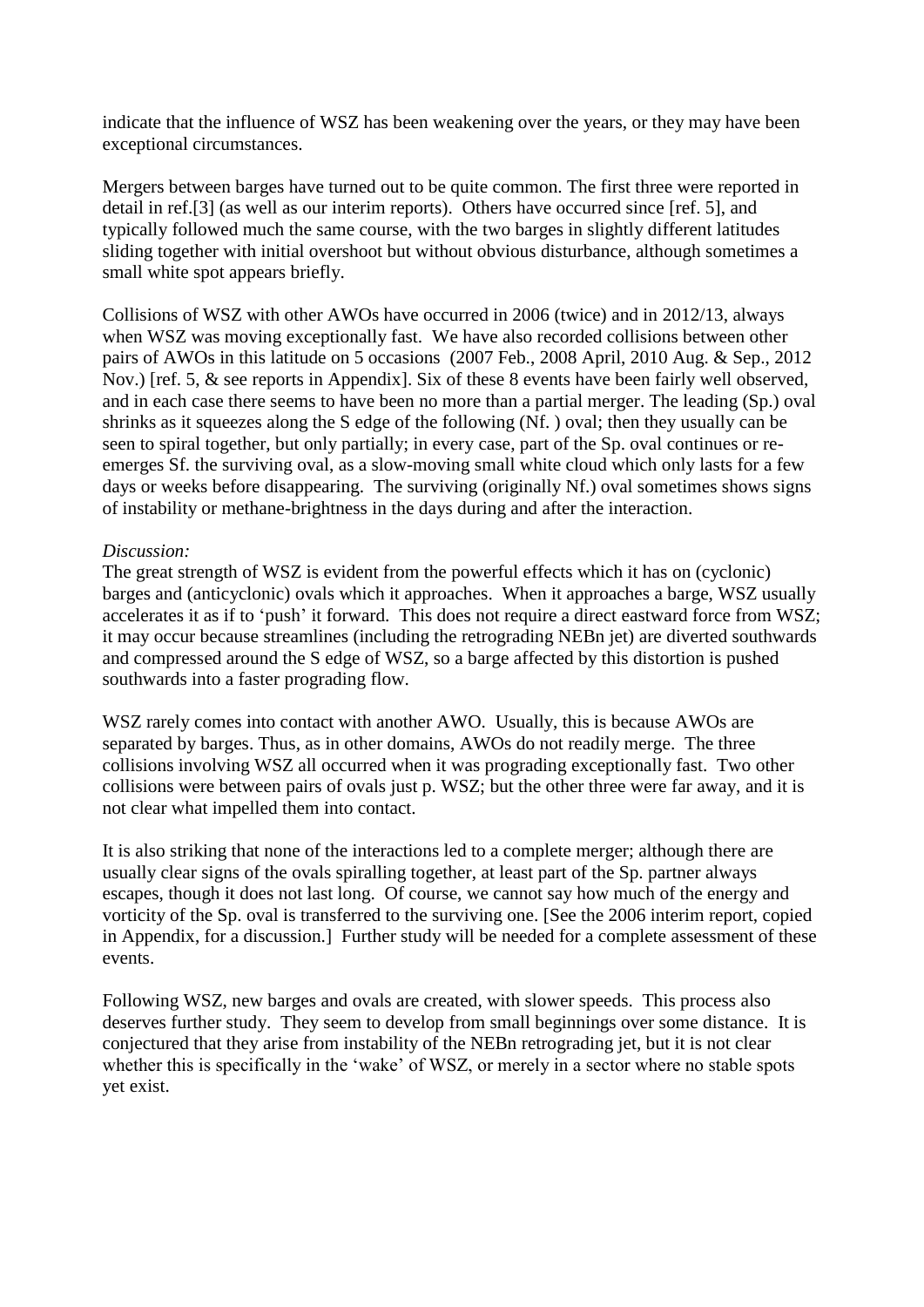## *The changes in 2013*

The first methane-band images of the present apparition, starting with Chris Go's on 2013 Aug.31, revealed that WSZ had become remarkably methane-bright, even brighter than NN-LRS-1 (**Fig.3** & Fig.9 in Appendix). The methane-bright oval, centred at 18.9 (+/-0.3) ºN, coincided with the expected outline of the visible oval. Visibly, WSZ had very low contrast and was hard to make out, apart from the bay in the NEBn. Hi-res images showed that this was because the oval was partly occupied by a diffuse grey streak, as in 2011/12; the N.w.s. was faintly present in some hi-res images. (At this time, WSZ was advancing rapidly on a pair of dark barges, which were impelled toward each other, but the f. (smaller) one disappeared on 2013 Sep.16 just as they made contact.). The grey area in WSZ developed a very faint brownish tint during the autumn, and the N.w.s. was on its N edge. Latitude measurements in Nov. placed the grey-brown area at 18.4ºN and the N.w.s. at 20.2ºN (G. Adamoli; Appendix Table 1).

On 2013 Nov.24, Chris Go reported a more distinct reddish colour in his image. This colour had developed within the previous 1-2 days: the reddish colour can be seen developing from Nov.23 (Rozakis) to Nov. 24 (Morales Rivera, Go), in the N half of the oval centred on the N.w.s., still half-encircled by the grey streak on its S side. (**Fig.3**, and Appendix Fig.10.)

As of early Dec., the colour is still very weak – much the same as many dull brownish regions on the planet -- but it has persisted for several weeks, so we wait to see how it will develop.

#### *Discussion:*

The reddish colour and the complete methane-bright cap are new for WSZ. Why have they appeared now, and what is their significance?

Reddish anticyclonic ovals on Jupiter are always very methane-bright, probably because the reddish colour is itself in a high-altitude haze. So the exceptional methane-brightness of WSZ from 2013 Aug. was apparently a precursor of the reddish colour that appeared in Nov. How did this begin? One clue may be the series of interactions in 2012/13, when two other large AWOs partially merged, and the resulting oval went on to partially merge with WSZ. This was probably the largest merger to affect WSZ in its history, and occurred in the unique circumstances of the NEB Revival. After this event, WSZ was weakly methane-bright (Appendix Fig.8); so one hypothesis is that the merger intensified the circulation of WSZ, leading to a thickening of its cloud cap, which progressed gradually over the following 6 months, and ultimately led to red colour appearing as well.

Whereas white colour in AWOs clearly represents a thick cloud layer, the nature of grey or red colours is still uncertain. Grey colour usually coincides with clearings of the clouds (bright in professional 5-micron images), but it is conceivable that grey clouds also exist; K. Baines and colleagues [ref.8] have proposed that transient vortices on Saturn are dark grey from lightninggenerated soot. Red colour is also unexplained but is usually present on features with very fast winds and/or vigorous disturbance. The prevailing hypothesis is that it represents some compound dredged up from the depths in anticyclonic ovals, which is either red itself or becomes red on exposure to sunlight.

Why did the reddish colour appear in the N part of WSZ? One hypothesis is that the N.w.s. is a convective plume and the red material emerged from it. An alternative is that the red material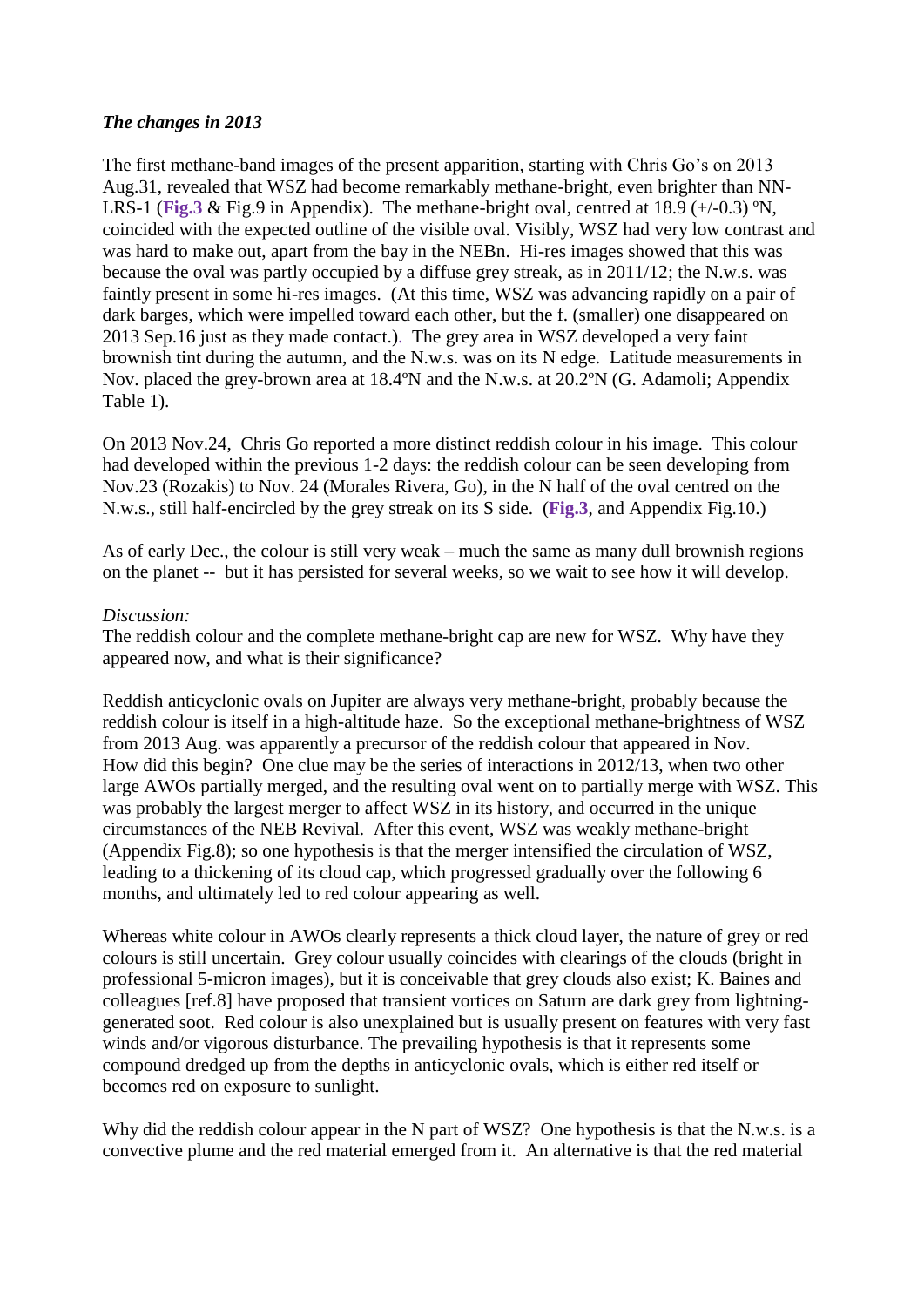was distributed around the oval but, as in the GRS, internal dynamics tends to concentrate it on the high-latitude side.

The reddish colour is still very weak and we don't know whether it will last. However, as Chris Go has proposed, WSZ could well develop into a proper red oval or 'Little Red Spot' (LRS). LRSs in this domain have only been definitely observed in four apparitions, and each time there were 2 or possibly 3 of them [ref.6, pp.117 & 398]. These apparitions were 1895/96, 1919/20, 1973, and 1976/77. On each occasion, one of them was the fastest-moving spot in the domain. The LRSs of 1973 had  $DL2 = -23$  and  $-26$  and were at 19.2 N [BAA report], and one was imaged by Pioneer 10. Those of 1976 had  $DL2 = -20$  and  $-13$ , and one of them was imaged professionally and was also at 19.2 N [ref.7]. Thus their speeds and latitude were similar to those of WSZ, and it would only take an intensification of the present reddish colour to convert WSZ into a Little Red Spot.

## *References:*

\_\_\_\_\_\_\_\_\_\_\_\_\_\_\_\_\_\_\_\_\_

- [1] Rogers JH (2001), J.Brit.Astron.Assoc. 111 (no.4), 186-198. 'Jupiter in 1997'.
- [2] Rogers J, Mettig H-J, Peach D, & Foulkes M (2004), J.Brit.Astron.Assoc. 114 (no.4), 193-214. 'Jupiter in 2000/2001: Part I: Visible wavelengths: Jupiter during the Cassini encounter.'
- [3] Rogers JH, Mettig H-J, Cidadão A, Sherrod PC, and Peach D (2006). 'Merging circulations on Jupiter: observed differences between cyclonic and anticyclonic mergers.' Icarus 185, 244-257.
- [4] Rogers JH (2010), 2009 report no.7: 'Jupiter in 2009: Interim Report, with new insights into the NTZ disturbance, NEB expansion, and SEB fading.' http://www.britastro.org/jupiter/2009report07.htm
- [5] Rogers JH (2013 Jan.), Jupiter in 2012/13: Interim report no.9: 'Interim report on Jupiter, 2012 Aug.-Dec.: Appendix 2: NEBn: Dynamic interactions of spots.' http://www.britastro.org/jupiter/2012\_13report09.htm
- [6] Rogers JH (1995) *The Giant Planet Jupiter* (Cambridge Univ. Press).
- [7] Beebe RF & Hockey TA (1986) Icarus 67, 96-105. 'A comparison of red spots in the atmosphere of Jupiter.'
- [8] Baines KH, Delitsky ML, Momary TW, Brown RH, Buratti BJ, Clark RN, Nicholson PD (2009). Planetary and Space Science 57, 1650–1658. 'Storm clouds on Saturn: Lightning-induced chemistry and associated materials consistent with Cassini/VIMS spectra'.

## *Figures:*

## *[next page:]*

\_\_\_\_\_\_\_\_\_\_\_\_\_\_\_\_\_\_\_\_\_

**Figure 1. Excerpts from maps for each apparition from 2000 onwards.** All are cylindrical projection maps, except for the first which is an equirectangular projection map from Cassini. WSZ is indicated as well as two other large anticyclonic ovals, BA and NN-LRS-1.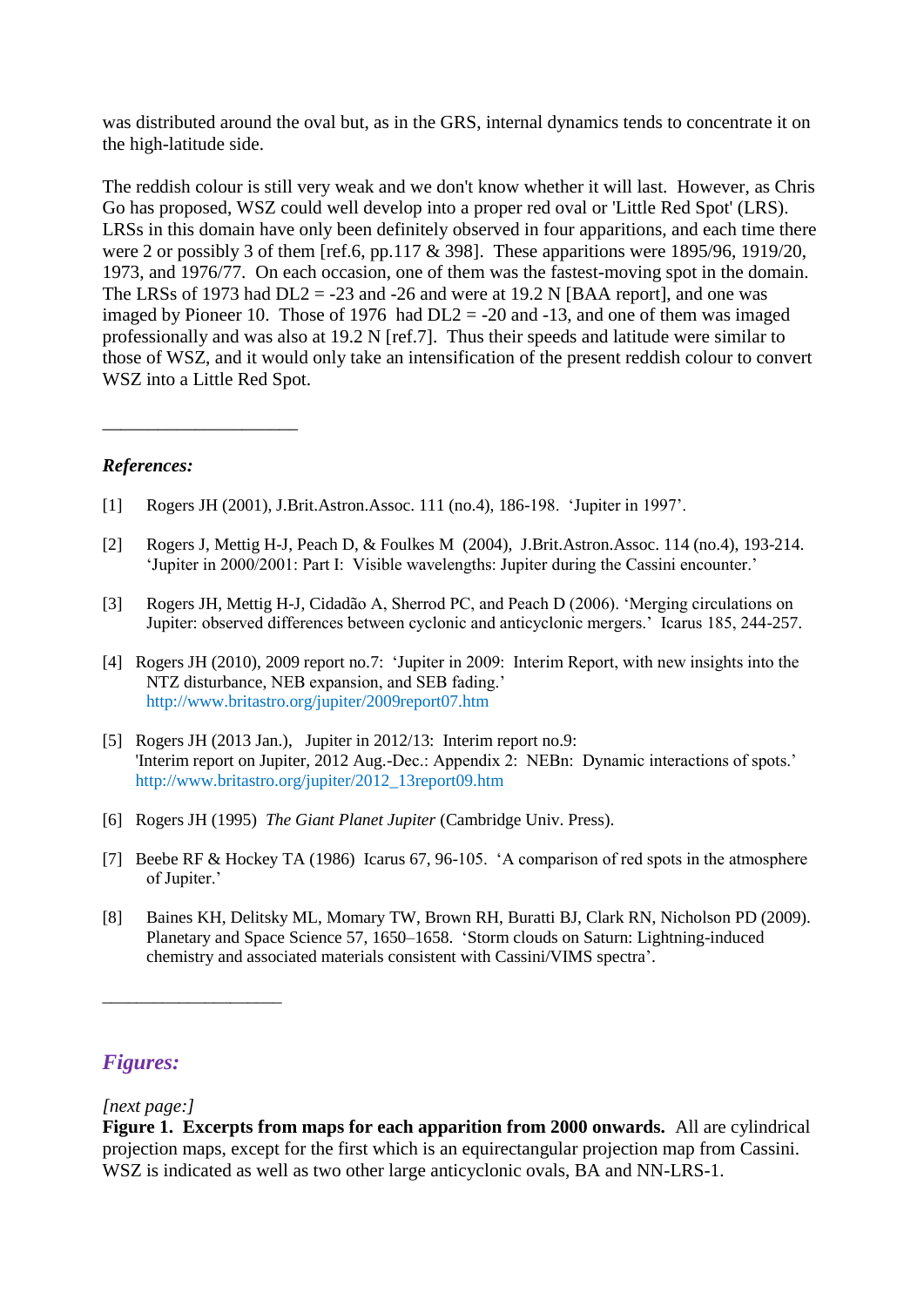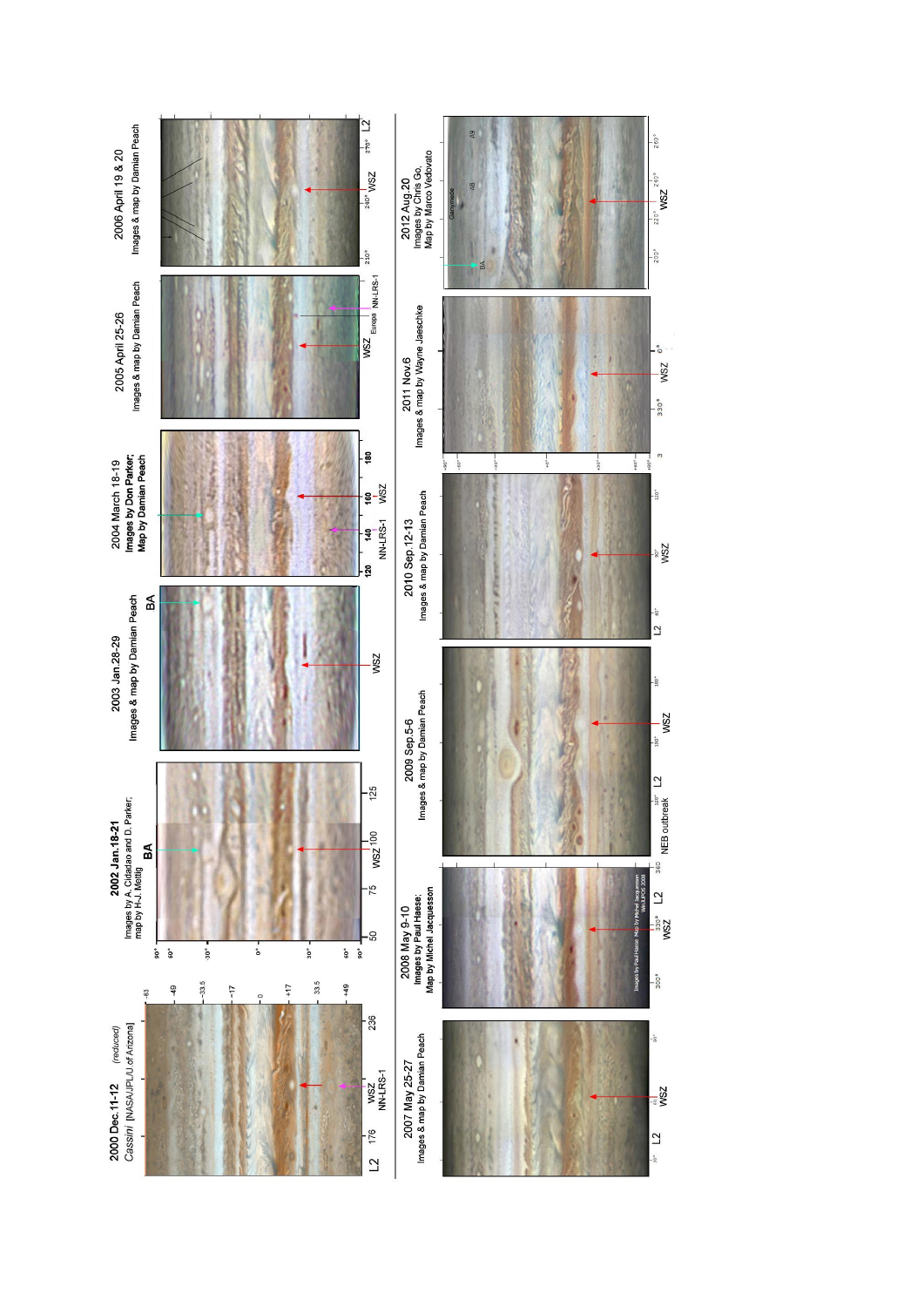### *[Below:]*

**Figure 2. Variations in speed of WSZ.** (Data are in Table 1 in Appendix.) (A) Variation of speed over its history. (B) Variation of speed with latitude.



## *[Next 2 pages:]*

**Figure 3. Images in colour and in methane band (889 nm), showing WSZ from 2011 to 2013.** (See Appendix for more images covering these periods, & see attached ZIP file for fullsize versions of all figures.) (a) 2011/12 , showing a blue-grey 'eye' shape with only the N.w.s. bright. (b) 2013 March-April, after the NEB Revival and two partial mergers of AWOs were completed. (c) 2013 Sep: WSZ strongly methane-bright for the first time) (d) 2013 Nov: WSZ begins to show reddish colour.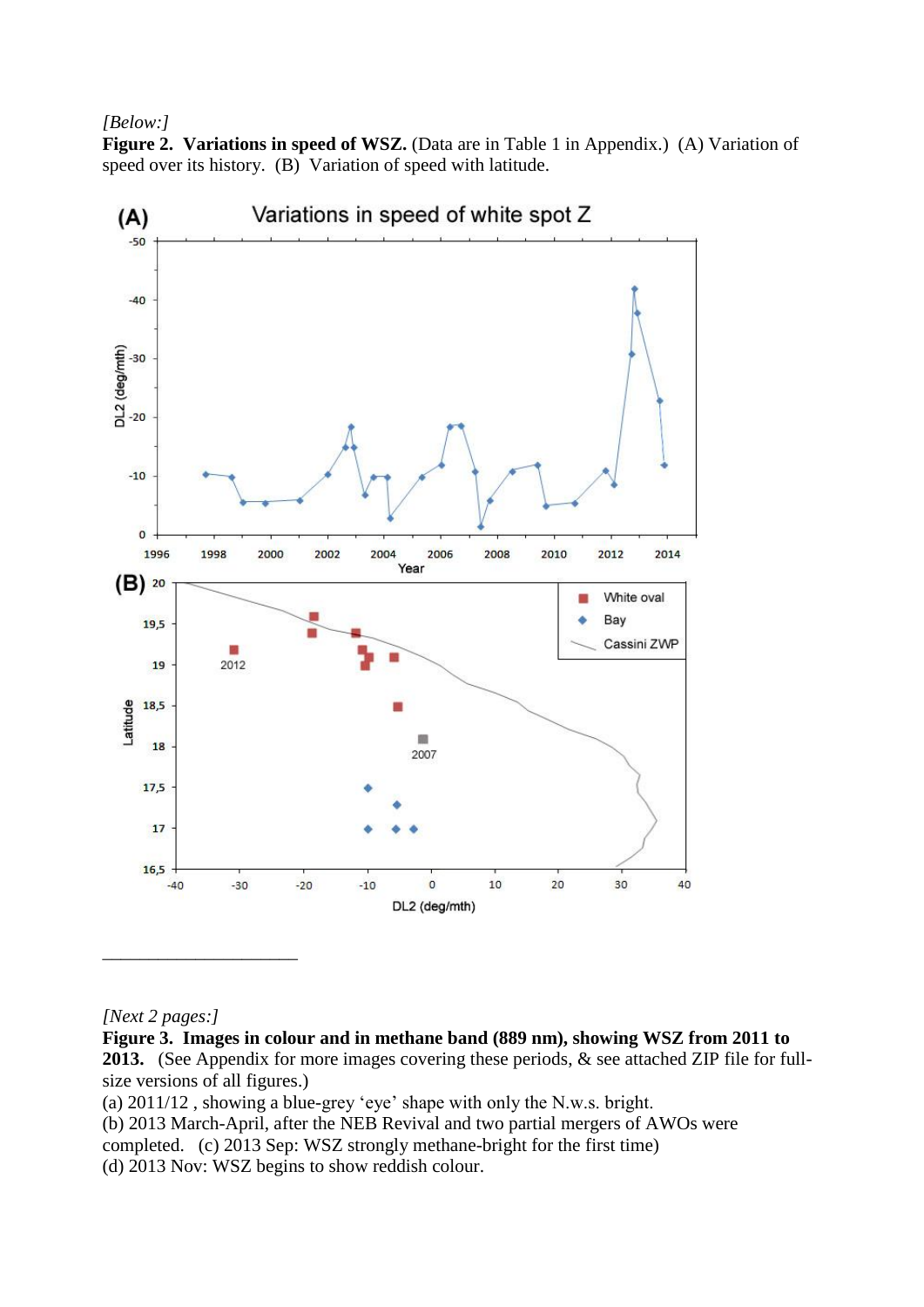